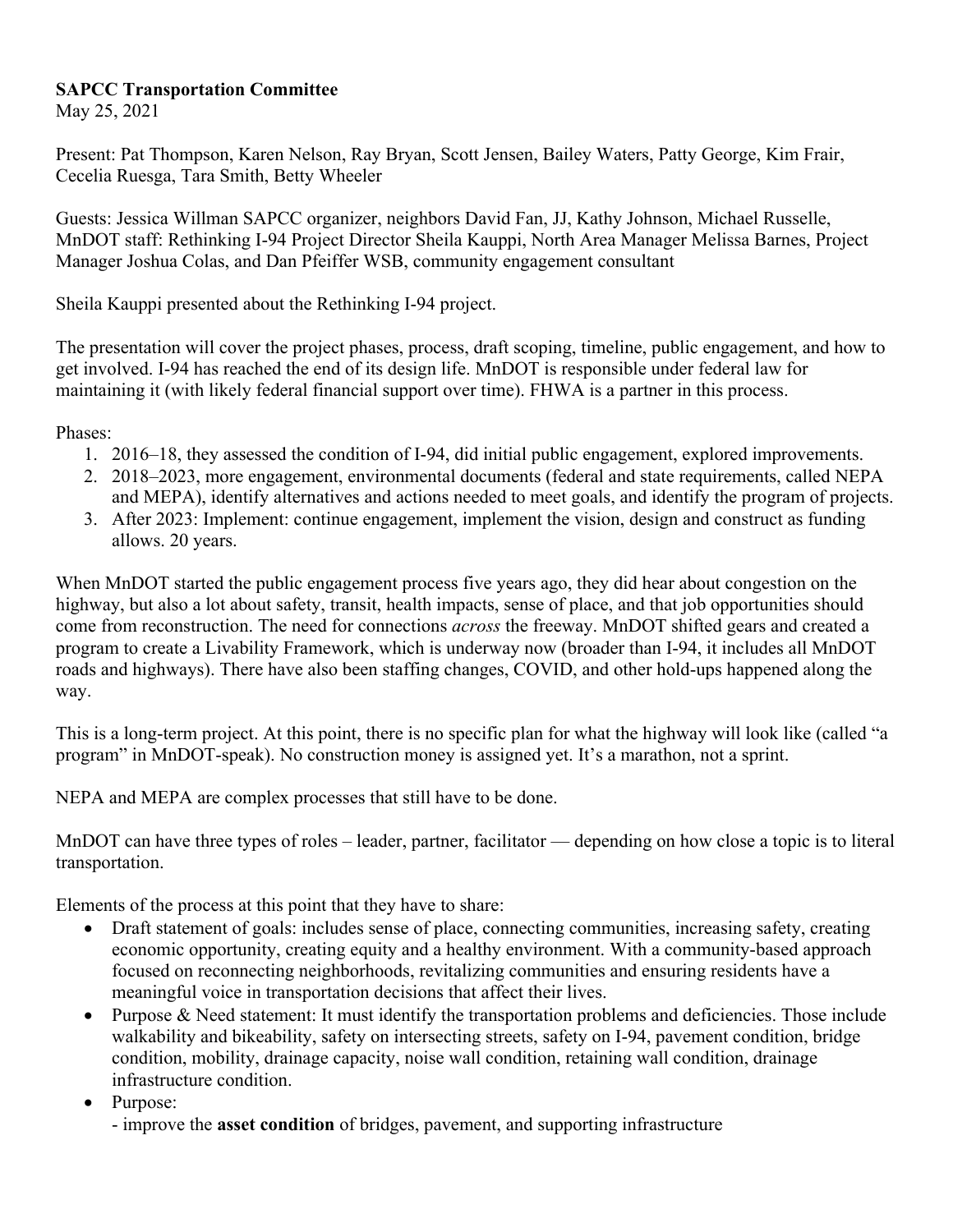- enhance **safety** of people and goods on, along, and across the corridor

- improve **mobility** of people and goods on, along, and across the corridor
- Logical termini of the project (draft): The draft project area is from east side of 35W/Highway 55 in Minneapolis to the west side of Marion Street in Saint Paul.
- Evaluation criteria: NEPA requires multiple options for social, economic and environmental impacts (called SEE). They will winnow the various alternatives through a process of each of three levels: Does each alternative meet the identified needs? Then does it have various SEE impacts? Then does it meet goals and livability outcomes?
- Tier 1 environmental impact statement (EIS) is about goals/higher level, while Tier 2 is about designs and specifics.

First they look for fatal flaws — does an alternative meet the primary needs or have unmitigable SEE impacts? That outcome results in alternatives to assess for Tier 1 EIS. This results in the preferred mainline alternative and access/interchange locations. (Access includes bike and pedestrian facilities within interchange and overpass projects.) At this point, a Program of Projects with priorities is identified.

In Tier 2, specific projects within the program are evaluated. After that – implementation happens.

Timeline – post-2023 is when project design starts, nothing will be built until at least 2025 and those would be small at first. Workforce development work will be done to bring along smaller BIPOC firms to be ready for the larger projects down the road.

There are many groups meeting on all of this. Policy Advisory Committee (made up of electeds) meets quarterly, Community Leaders group (Mpls and St. Paul organizations) meets monthly [SAPCC is represented in this]. Other monthly groups: Policy and Planning, Technical Advisory Committee, Traffic Working Group, NEPA group, bike/ped group. Livability workshops are open to all.

Hoping to be able to do in-person events, popups, public hearings this summer and fall. Comments can also be sent to them, or given at meetings of the PAC and Community Leaders. Livability Workshops are open to all to attend on Zoom (held during daytime hours, generally). Find out more at dot.state.mn.us/I-94minneapolis-stpaul

Sheila can be emailed at sheila.kauppi $@$ state.mn.us

### **Discussion and questions**

Note that the MnDOT staff in attendance were sent this statement by the Transportation Committee co-chair before the meeting:

As you probably realize, a key concern in our neighborhood is the 280 interchange - both in terms of any changes that may be on the horizon, and its effect on the neighborhood in general in terms of livability. We have a lot of ramps and a lot of heavy truck traffic, side by side with increasing numbers of new residents living in multifamily buildings near the Green Line.

I noted while reading the preliminary draft Purpose & Need and supporting documents that generally our neighborhood's part of University Avenue falls outside the half-mile that is being considered, but clearly I-94 (and 280) dominate the area. 280 in particular cleaves South St. Anthony Park apart, to the point where most people don't even know that the western portion is in Saint Paul, let alone St. Anthony Park.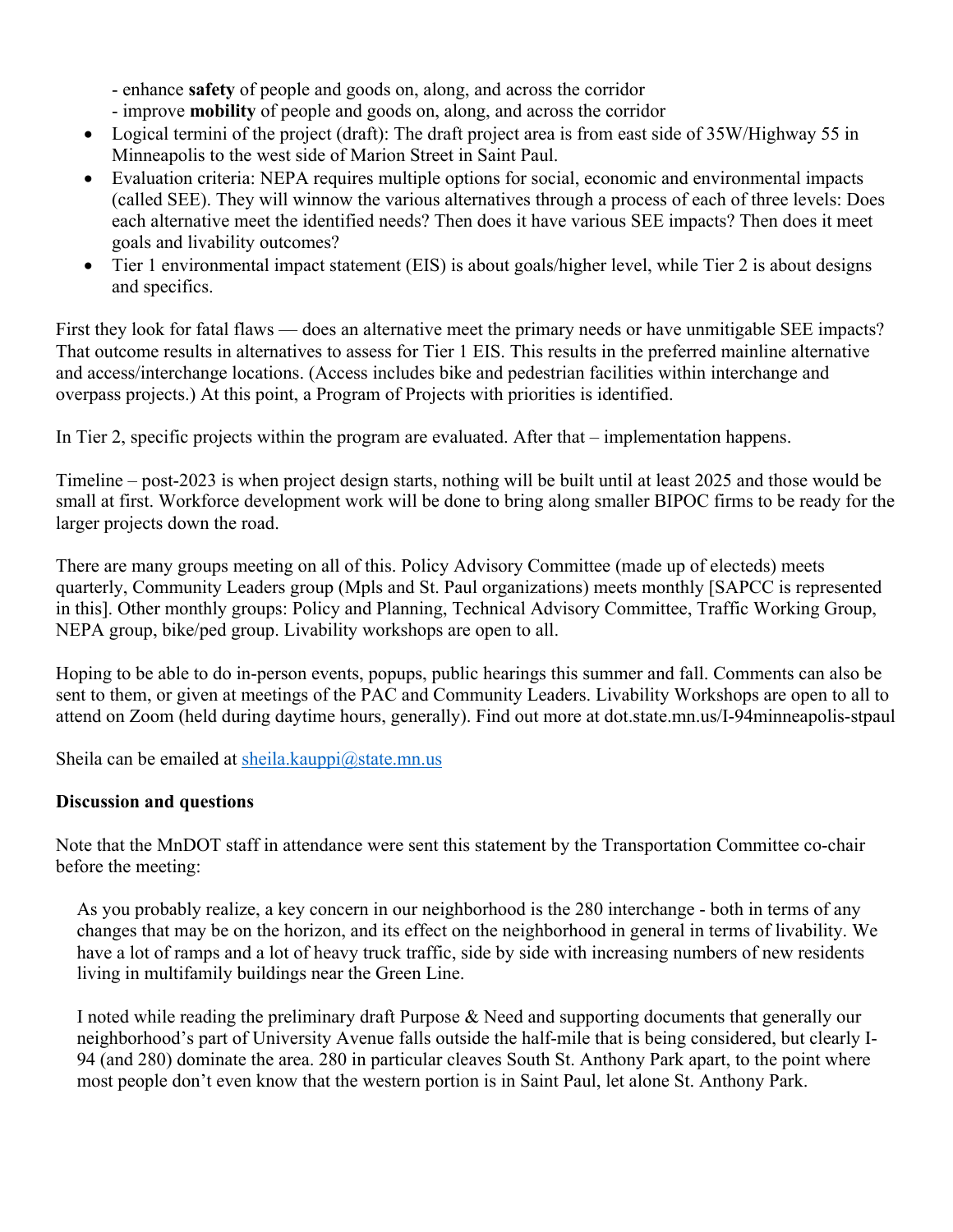Comment from Nelson: Need for coordination between MnDOT and Saint Paul to redesign frontage roads. I bike on 94 frontage roads. Many are wide and dangerous with drivers coming off freeway at speed. So much real estate there that could be repurposed for safe, low speed cars, bike paths, pedestrian amenities and greening/share. MnDOT response: There is a frontage road map – we will get a copy of it.

Question from Waters: What about emphasizing Green Line use as part of reducing VMT on 94? MnDOT response: Coordinating with Metro Transit on connections, since the trip someone needs to take is not necessarily directly on the east-west corridor. Follow through to make sure that happens.

Question from George: The big question: What will be the effect on South St. Anthony Park of the Rethinking I-94 project? MnDOT response: It's not known now, it will depend on which alternatives are identified and then which one(s) are chosen based on the variables. It ranges from leave it as is (fixing physical problems) to removing it, with other options said along the ways, such as adding a MNPass lane, adding a bus shoulder, reconfiguring the 280 interchange/lanes. This is Tier 2 stuff, in MnDOT/planning/process terms, though – Tier 1 is defining the Purpose & Need and goals, etc.

We then discussed truck traffic in SSAP, impact on livability. Noise, emissions, pedestrian/child safety. Thompson said, part of solving it would be building a connection from Pierce Butler Route to Energy Park Drive (as in SAPCC's 10-year plan) and Wheeler added, improving the direct connection down Vandalia to 94, as was mentioned in the West Midway Industrial plan.

Wheeler pointed out that the draft statement of goals seems to prioritize livability and use the right terminology, but that mobility, asset conditions and safety and especially mobility will win out, especially for freight trucks and SOVs. Real livability means LOWER speed limits, not more throughput.

Bryan pointed out that highway connectivity makes work like his possible, where companies have outsourced IT support. He travels to many places outside the Twin Cities multiple times each week.

Thompson pointed out the concept of induced demand. Making a highway larger or making 280 more of an interstate with a higher speed limit encourages more people to make trips, then results in the same level of congestion later. Rethinking I-94 is meant to be a road for the next 50 years in the midst of climate change.

Russelle pointed to the city and state goals on climate change, carbon neutrality… how does MnDOT view that? Adaptability for the future is a huge benefit. What is the vision of a climate change future that underlays the program? MnDOT staff responded that there is a Sustainable Transportation Advisory Committee (Russ Stark is on it), and noted the recent state VMT reduction goal.

What livability means to Waters: she would like to be able to commute on foot across the 94/280 corridor at Franklin, but it's extremely unpleasant. Make sure cars won't hit her when crossing because they don't expect pedestrians.

Pelham Bridge needs major work. Includes planning to ensure possible future Midtown Greenway Extension bike connection. This current railroad route runs right under Pelham Bridge.

Pavement materials on highway 280 (effect on sound) — comment sent in by a neighbor who couldn't attend: Pavement on 280 is being redone from 94 to Energy Park in 2026, to 35W in 2027. Bridge work is likely too, will be assessing how much work needed. Melissa Barnes is a key MnDOT staff member on 280 (Ramsey County). We would like to have her back to talk about it.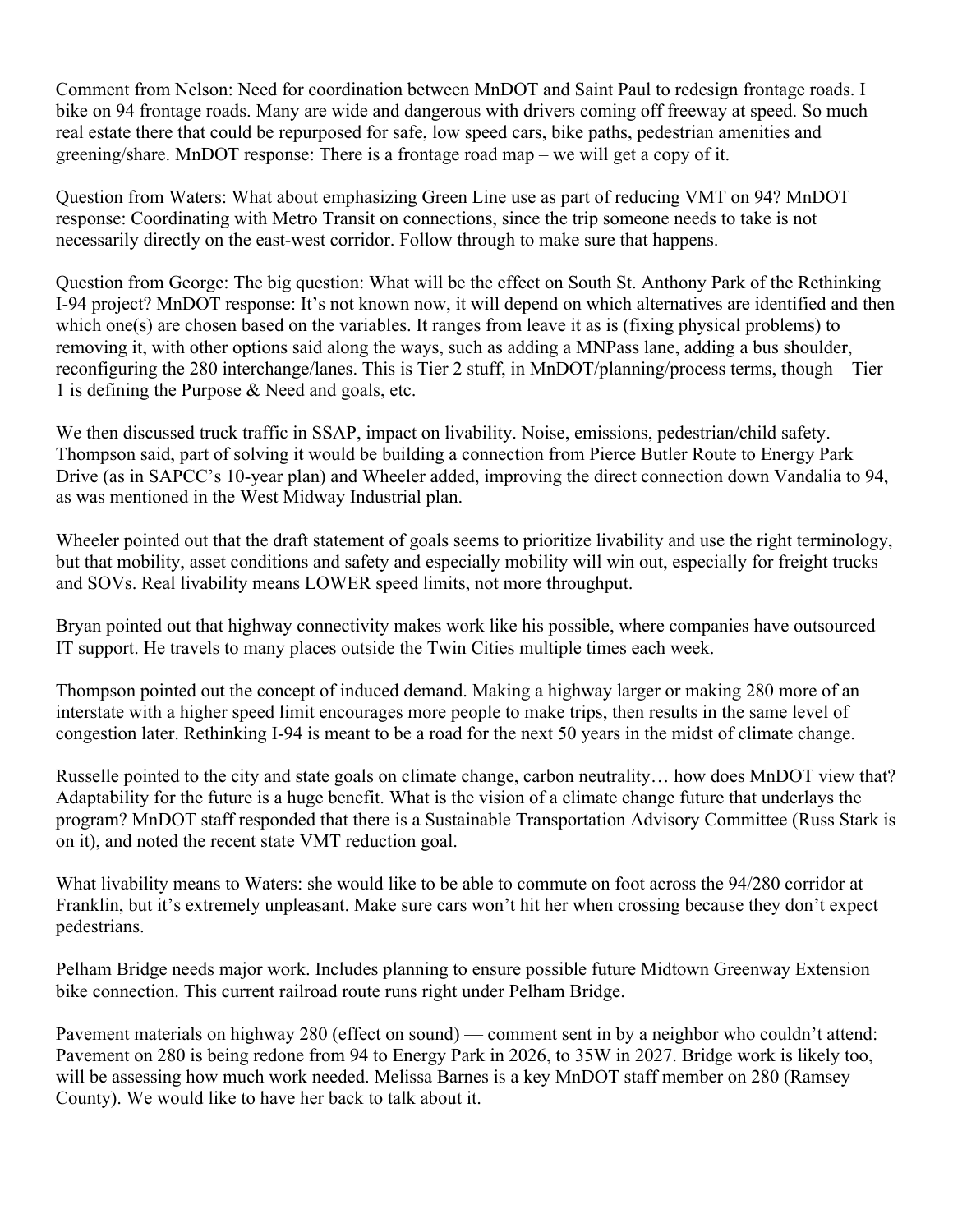Thompson pointed out these investments in 280 indicate MnDOT's continued commitment to making it part of the interstate system and inducing demand, rather than decreasing VMT. After the 35W bridge fell, 280 was a temporary detour but has never returned to lower use. The last traffic light (at Broadway) is funded for removal in 2024, based on safety argument. The committee requested details on the crash data to see how much is property damage vs. severe injury or death. Greater speeds also cause crashes, at higher speeds.

Thompson reiterated how much 280 affects South St. Anthony Park, dividing Westgate completely. The idea of a cap/lid or liner buildings from Territorial to Wabash is in our 10-year plan. She also mentioned the idea of closing the north-bound ramps at Territorial (in terms of the effect on truck traffic on Territorial, which is "not a truck route"). That the 280/94 interchange itself could use its own community engagement process. Despite this, SAPCC was not contacted during Rethinking I-94 Phase 1 public engagement, which was a missed opportunity.

Follow-up topics:

- Frontage road map for Saint Paul (via Sheila Kauppi)
- Send 280 speed limit resolution to Sheila Kauppi
- 280 crash data at Broadway (Melissa Barnes)
- Ask Melissa Barnes back to talk to the committee about 280
- West Midway Industrial study and other past studies about connections

## **Territorial Road project update**

Contractors are lined up for the new sidewalk between Seal and Carleton. Still waiting for hole-filling on the old dry well, but it's a top priority now with the HOA manager. Tires from our past project have been in storage. Stephen Mastey can get them recycled. Jensen will contact him.

## **Tree-limbing**

Now that trees are leafed out, we should identify the spots that need limbing to ensure visibility at corners, of signs and of flashing beacons (RRFBs). The actual pruning may have to wait until winter, because many tree species can't be pruned during active growth. (Ask Stephen M. from the Environment Committee)

- Raymond RRFBs (both sides of the street), Como
- Territorial new bike lane signs
- "Not a truck route" signs on Territorial
- Elementary school corner (Scudder and Gordon)
- Cross check with Environment Committee on trimming

### **Street speeds**

20 Is Plenty signs (get more to be ready for future Raymond detour, other needs), Your Speed sign location move… we have emailed Beth Stiffler several times but it has yet to be moved.

### **Cleveland rebuild project**

Timing still unknown (for phase 1 this summer, Como to roughly Buford). Among other trees, 2 oak trees on the east side near Commonwealth Terrace are marked for removal. Both are probably 100-150 years old, and are right in the middle of the new 8' path. Thompson has emailed the Environment Committee co-chairs, will follow up with Ramsey County project manager to see if anything can be done.

In closing, we noted that this is Ruesga and Smith's last meeting, because they are moving out of the neighborhood. We thanked them for their service and how they have contributed to pedestrian safety especially, and hope that they will be active in their new neighborhood in Saint Paul!